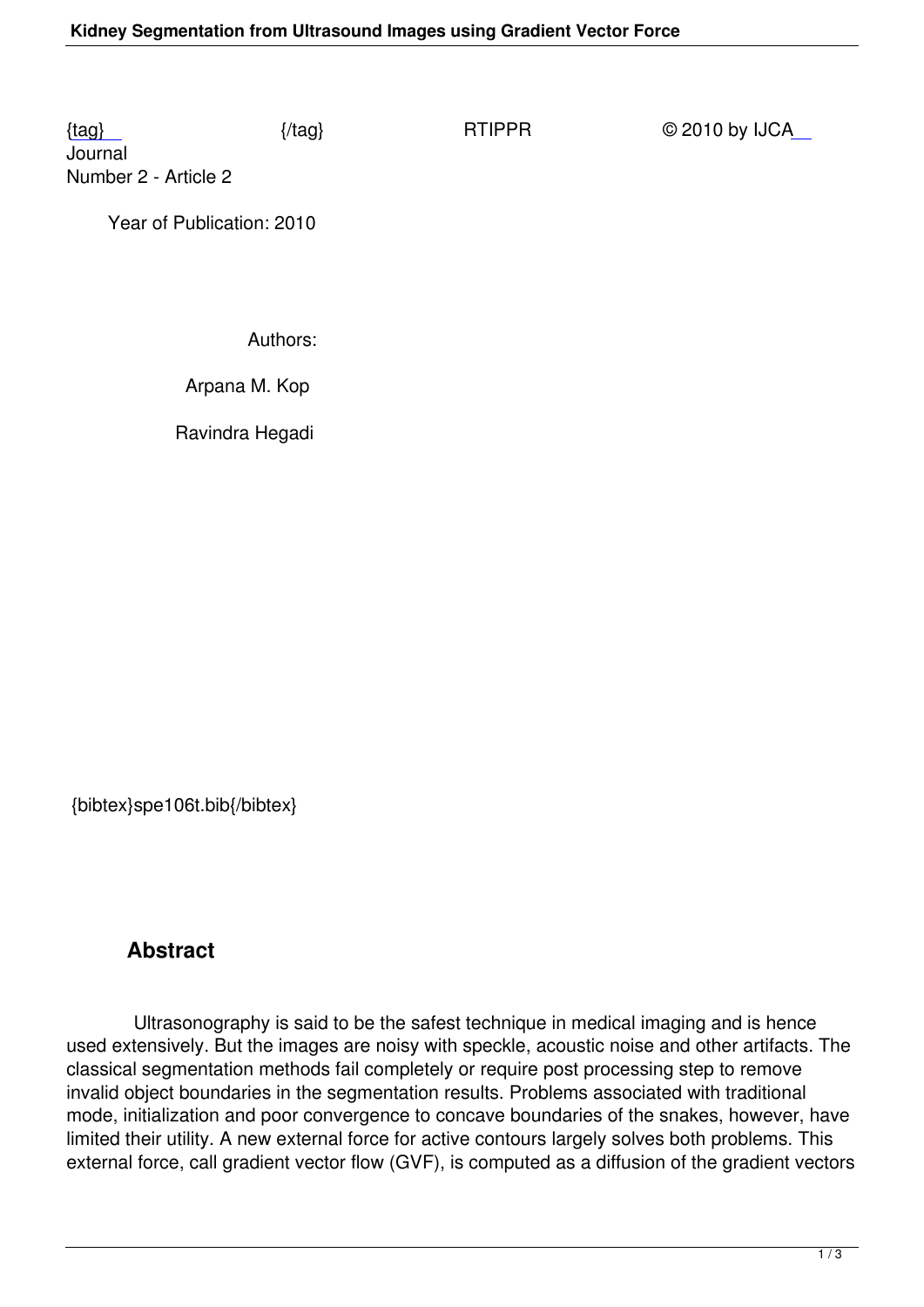of a gray-level or binary edge map derived from the image. The resultant field has a large capture range and forces active contours into concave regions. The intensity images are input to the method and a GVF snake is initialized. The snake deforms and finally reveals the contour of the kidney. The proposed method has successfully segmented the kidney part from the ultrasound images.

## **Reference**

 - B. V. Dhandra, Ravindra Hegadi, Mallikarjun Hangarge, V. S. Malemath: Endoscopic image classification based on active contours without edges. ICDIM 2006: 167-172

Bakker, J., Olree, M., Kaatee, R., de Lange, E.E. and Beek, R.J.A., (1997): 'Invitro Measurement of Kidney Size: Comparison of Ultrasonography and MRI', Ultrasound Med. Biol. 24, pp. 683 – 688.

Matre, K., Stokke, E.M., Martens, D. and Gilja, O.H., (1999): 'Invitro Volume Estimation of Kidneys using 3-D Ultrasonography and a Position Sensor', Eur. J. Ultrasound, 10, pp. 65 – 73.

 - Jun Xie, Yifeng Jiang and Hung-tat Tsui, (2005): 'Segmentation of Kidney from Ultrasound Images Based on texture and Shape Priors', IEEE Trans. on Medical Imaging, 24 , pp. 45 – 57.

Marcos Martin-Fernandez and Carlos Alberola-Lopez, (2005): 'An Approach for Contour Detection of Human Kidney from Ultrasound Images using Markov Random Fields and Active Contours', Medical Image Analysis, 9, pp. 1 – 23.

 - Abouzar Eslami, Shohreh Kasaei and Mehran Jahed, (2004): 'Radial Multiscale Cyst Segmentation in Ultrasound Images of Kidney', Proc.4th IEEE International Symposium on Signal Processing and Information Technology, Rome, Italy, pp. 42– 45.

 - M. Kass, A. Witkin, D. Terzopoulos, "Snakes: Active Contour Models", International Journal of Computer Vision, Vol. 1(4), pp.321-331, 1988.

 - C. Xu and J. L. Prince, ``Snakes, Shapes, and Gradient Vector Flow,'' IEEE Transactions on Image Processing, 7(3), pp. 359-369, March 1998.

Nikos Paragois, Olivier Mellina, V.Ramesh, Gradient Vector Flow Fast Geometric Active Contours, IEEE transactions on and Machine Intelligence Volume 26 , Issue 3 (March 2004) : 402 - 407

K Bommanna Raja, M. Madheswaran, K. Thyagarajah, "A General Segmentation scheme for contouring Kidney Region in Ultrasound Kidney Images using improved Higher order Spline Interpolation", 81-88, International Journal of Biological, Biomedical and Medical Sciences, Spring.2007

 - Tim McInerney, Demetri Terzopoulos, Dept of Computer Science, University of Toronto, Toronto, ON, Canada, "Deformable Models in Medical Image Analysis: A survey", Medical Image Analysis, l (2):91-108, 1996.

 - C. Xu, A. Yezzi, Jr., and J. L. Prince, "A Summary of Geometric Level-Set Analogues for a General Class of Parametric Active Contour and Surface Models", in Proc. of 2001 IEEE Workshop on Variational and Level Set Methods in Computer Vision (VLSM 2001), pp. 104-111, July 2001.

- C. Xu, D. L. Pham, and J. L. Prince, "Medical Image Segmentation Using Deformable